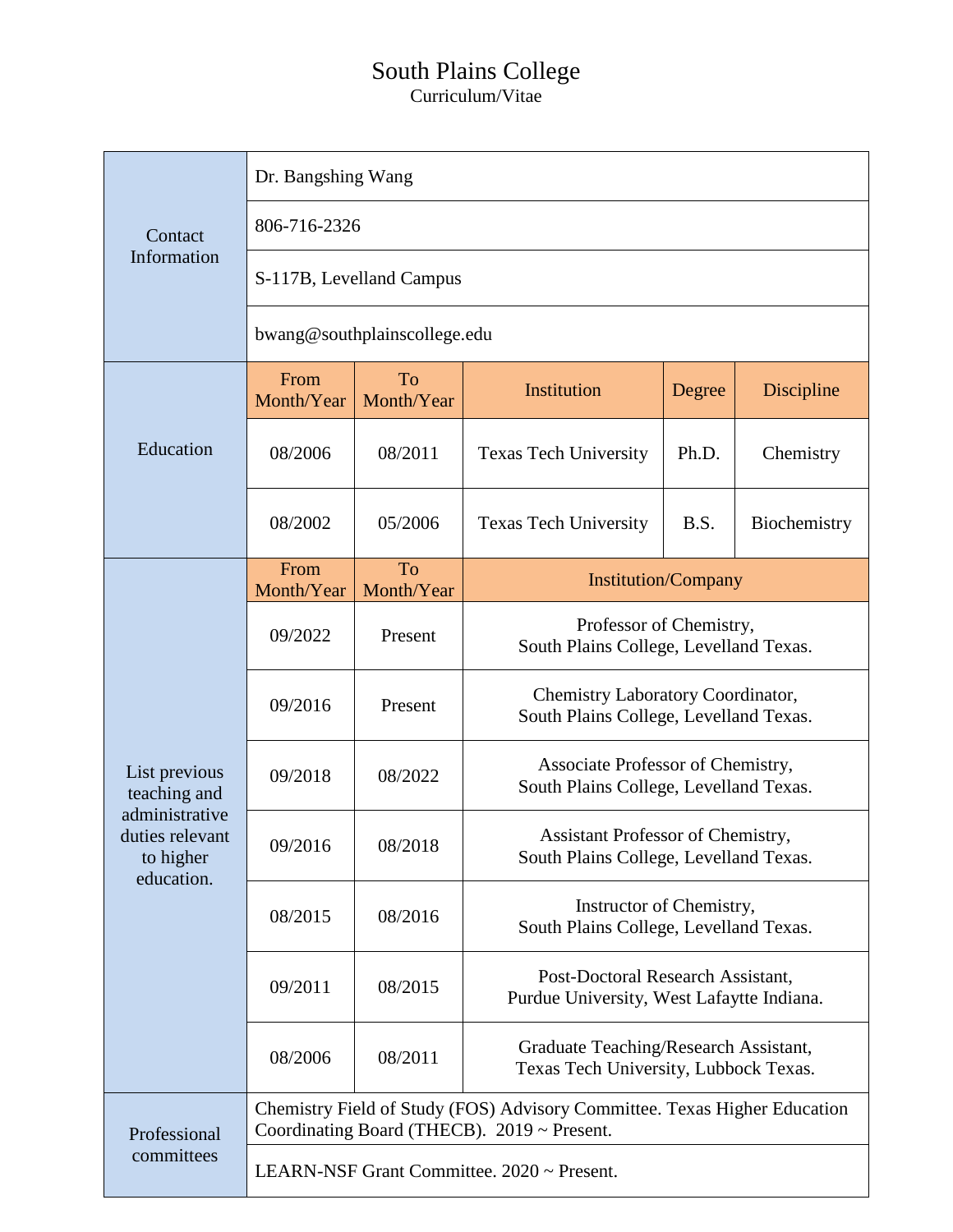## South Plains College Curriculum/Vitae

|                   | Wang B <sup>*</sup> , Chai H, Zhong Y, Shem Y, Yang W, Chen J, Xin Z and Shi H.                                                                |  |  |  |  |
|-------------------|------------------------------------------------------------------------------------------------------------------------------------------------|--|--|--|--|
|                   | (2020). The DEAD-box RNA Helicase SHI2 Functions in Repression of Salt-                                                                        |  |  |  |  |
|                   | inducible Genes and Regulation of Cold-inducible Gene Splicing. J. Exp. Bot.                                                                   |  |  |  |  |
|                   | 71(4): 1598-1613                                                                                                                               |  |  |  |  |
|                   | Zhu Y, Wang B, Tang K, Hsu CC, Xie S, Du H, Yang Y, Tao WA and Zhu JK.                                                                         |  |  |  |  |
|                   | (2017). An Arabidopsis Nucleoporin modulates plant responses to ABA and salt                                                                   |  |  |  |  |
|                   | stress. PLoS Genetics. 13(12): e1007124.                                                                                                       |  |  |  |  |
|                   | Yan J, Wang P, Wang B, Hsu CC, Tang K, Zhang H, Hou YJ, Zhao Y, Wang Q,                                                                        |  |  |  |  |
|                   | Zhao C, Zhu X, Tao WA, Li J and Zhu JK. (2017). The SnRK2 kinases                                                                              |  |  |  |  |
|                   | modulate miRNA accumulation in Arabidopsis. PLoS Genetics. 13 (4):                                                                             |  |  |  |  |
|                   | e1006753.                                                                                                                                      |  |  |  |  |
|                   | Yang Y, La H, Tang K, Yang L, Wang B, Duan CG, Nie W, Wang X, Wang S,                                                                          |  |  |  |  |
|                   | Pan Y, Tran EJ, An L, Zhang H, and Zhu JK. (2017). SAC3B, a central                                                                            |  |  |  |  |
|                   | component of the mRNA export complex TREX-2, is required for prevention of                                                                     |  |  |  |  |
|                   | epigenetic gene silencing in Arabidopsis. Nucleic Acid Res. 45(1): 181-197.                                                                    |  |  |  |  |
|                   | Hou YJ, Zhu Y, Wang P, Zhao Y, Xie S, Batelli G, Wang B, Duan CG, Wang<br>X, Xing L, Lei M, Yan J, Zhu X, and Zhu JK. (2016). Type One Protein |  |  |  |  |
|                   | Phosphatase 1 and Regulatory Protein Inhibitor 2 Negatively Regulate ABA                                                                       |  |  |  |  |
|                   | Signaling. PLoS Genetics. 12(3): e1005835                                                                                                      |  |  |  |  |
|                   | Chen J, Wang B, Chung JS, Chai H, Liu C, Ruan Y, and Shi H. (2015). The role                                                                   |  |  |  |  |
| Professional      | of promoter cis-element, mRNA capping, and ROS in the repression and salt-                                                                     |  |  |  |  |
| publications      | inducible expression of AtSOT12 in Arabidopsis. Front Plant Sci. 6:974                                                                         |  |  |  |  |
| relevant to the   | Wang B <sup>*</sup> , Duan CG, Wang X, Hou YJ, Yan J, Gao C, Kim JH, Zhang H, and                                                              |  |  |  |  |
| academic          | Zhu JK. (2015). HOS1 regulates Argonate1 by promoting transcription of the                                                                     |  |  |  |  |
| positions held or | microRNA gene MIR168b in Arabidopsis. Plant J. 81(6): 861-870.                                                                                 |  |  |  |  |
| teaching field.   | Duan CG, Zhang H, Tang K, Zhu X, Qian W, Hou YJ, Wang B, Lang Z, Zhao                                                                          |  |  |  |  |
|                   | Y, Wang X, Wang P, Zhou J, Liang G, Liu N, Wang C, and Zhu JK. (2015).                                                                         |  |  |  |  |
|                   | Specific but interdependent functions for Arabidopsis AGO4 and AGO6 in                                                                         |  |  |  |  |
|                   | RNA-directed DNA methylation. <i>EMBO J.</i> 4; 34(5): 581-592.                                                                                |  |  |  |  |
|                   | Zhang H, Tang K, Wang B, Duan CG, Lang Z, and Zhu JK. (2014). Protocol: a                                                                      |  |  |  |  |
|                   | beginner's guide to the analysis of RNA-directed DNA methylation in plants.                                                                    |  |  |  |  |
|                   | Plant Methods. 10: 18                                                                                                                          |  |  |  |  |
|                   | Zhang H, Tang K, Qian W, Duan CG, Wang B, Zhang H, Wang P, Zhu X, Lang                                                                         |  |  |  |  |
|                   | Z, Yang Y, and Zhu JK. (2014). An Rrp6-like protein positively regulates                                                                       |  |  |  |  |
|                   | noncoding RNA levels and DNA methylation in Arabidopsis. Molecular Cell. 54                                                                    |  |  |  |  |
|                   | $(3): 418-430.$<br>Wang X, Duan CG, Tang K, Wang B, Zhang H, Lei M, Lu K, Mangrauthia SK,                                                      |  |  |  |  |
|                   | Wang P, Zhu G, Zhao Y, and Zhu JK. (2013). RNA-binding protein regulates                                                                       |  |  |  |  |
|                   | plant DNA methylation bycontrolling mRNA processing at the intronic                                                                            |  |  |  |  |
|                   | heterochromatin-containing gene IBM1. PNAS USA. 110 (38): 15467-15472.                                                                         |  |  |  |  |
|                   | Jiang J, Wang B, Wang H, Feng Q, Shen Y, and Shi H. (2013). The Arabidopsis                                                                    |  |  |  |  |
|                   | RNA binding protein with K homology motifs, SHINY1, interacts with the C-                                                                      |  |  |  |  |
|                   | terminal domain phoophatase-like 1 (CPL1) to repress stress-inducible gene                                                                     |  |  |  |  |
|                   | expression. PLoS Genetics. 9(7): e1003625.                                                                                                     |  |  |  |  |
|                   | Zhang H, <i>Wang B</i> , Duan CG, and Zhu JK. $(2013)$ . Chemical probes in plant                                                              |  |  |  |  |
|                   | epigenetics studies. Plant Signal Behav. 8(9): e25364.                                                                                         |  |  |  |  |
|                   |                                                                                                                                                |  |  |  |  |